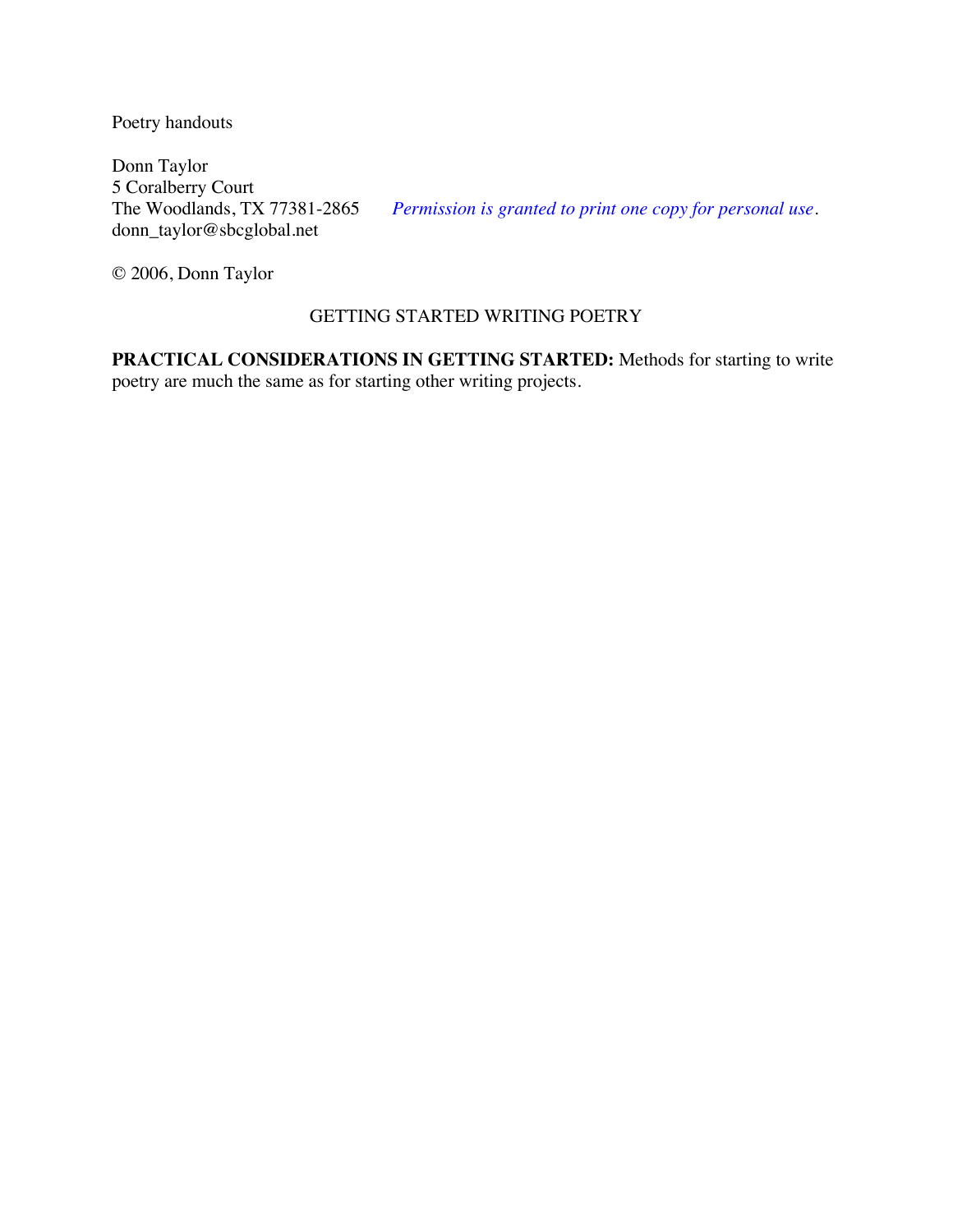1. Make an appointment with yourself for a specific time of day and devote at least one hour to writing or studying poetry. Keep these appointments.

2. Keep a journal. Begin each session with freewriting. Don't grade your journal.

3. Carry a notebook to note down ideas for poems, to record striking words and phrases as soon as they occur.

4. Write at least a few lines of poetry at each writing session.

5. Don't edit first drafts as you go. Complete the draft and put it aside for later editing. When you do edit, don't throw away the first draft: it may wear better than the edited product.

6. Read a lot of the kind of poetry you'd like to write. (All poets begin by imitating their preferred models.)

7. Remember James Dickey's statement about writing poetry: You never complete a poem; you only abandon it.

8. Join a group of practicing poets. Meet regularly and criticize each other's work.

9. Never be intimidated because another writer is more advanced than you. (Even John Milton began as a beginner.)

This example does not use image, metaphor, or other structures usually recommended to make poetry vivid. In most respects, it is narrative prose. But it does use division of poetic lines to put the important words in the emphatic places. I put this in chiefly to show that, in spite everything we say from here on, there is a poetry of plain statement.

**WORD CHOICE:** Some techniques for achieving "higher voltage" are the same in both poetry and prose. In general, verbs are stronger than nouns, nouns stronger than adjectives, adjectives stronger than adverbs. When you need strength, put the main idea in the verb. Note the increasing strength of these sentences (modeled after a lesson from Famous Writers School):

My ambition is to be a poet. (Main idea in a noun; the verb *is* is weak.)

I aspire to be a poet. (Main idea in an action verb.)

I yearn to be a poet. (Main idea in a strong action verb.)

These sentences also show that some verbs are stronger than others. State-of-being verbs (forms of *to be*) are always weak and should be avoided when strength is needed. *Be*-verbs and other weak parts of speech such as conjunctions, prepositions, and articles should be kept to a minimum: All are necessary, but using many of them makes for weak writing. Action verbs vary greatly in their vividness or dramatic quality, as do nouns, adjectives, and adverbs. In general monosyllables are stronger than polysyllables, and words derived from Old English (yearn) are stronger than Latin-derived words (aspire). The poet's task is to use these degrees of strength appropriately, as Shakespeare does in Hamlet's dying request to his friend Horatio:

> If ever thou didst hold me in thy heart, Absent thee from felicity a while And in this harsh world draw thy breath in pain To tell my story.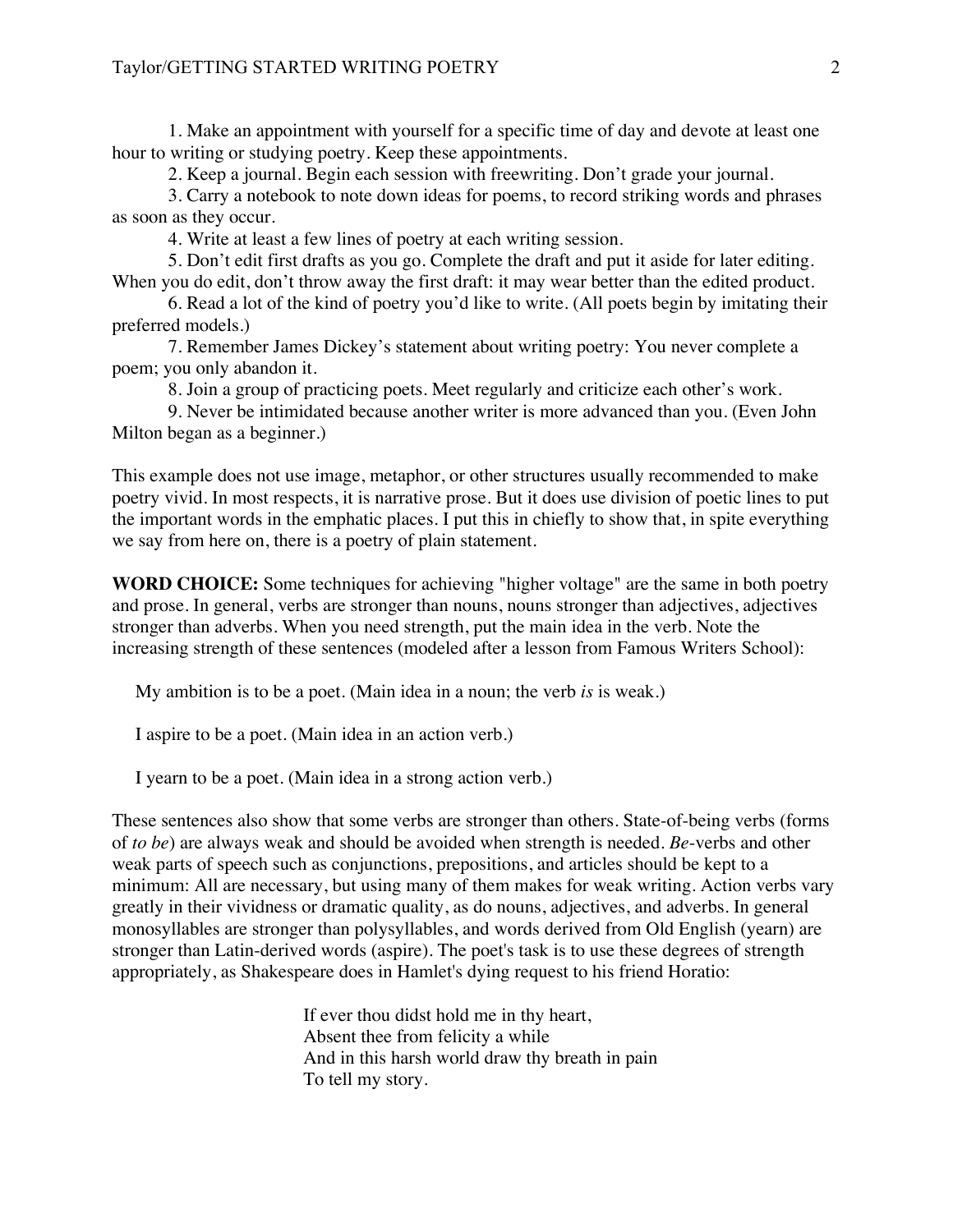The soft, Latinate words of the second line give way to the hard-hitting monosyllables of the third (most of which are derived from Old or Middle English). It took Shakespeare decades of practice to achieve that level of art, and few if any of us will ever write lines of that perfection. Yet, through consistent practice of the principles stated here, many of us can turn out some fairly respectable poems.

Certain positions in the poetic line are stronger or more emphatic than others. This is true in both free verse and metric verse. The final word of a line holds the strongest position, the first word of a line holds the next strongest. In the previous quotation, the strongest word (pain) occurs at the end of a line. Thus the rule is, in general, to **place the strongest word at the end of the line** *or* **let the line end on a weak word followed by a strong word at the beginning of the following line**. As in this example:

> Waking before the sunrise, she and I Walk the woodland trails beginning when darkness Flows, flood-tide, and sends its liquid currents Billowing over the scarred and sullied earth.... © Donn Taylor, 2005

*Darkness* and *currents* occupy emphatic positions at the end of lines, but their soft endings pass the reader quickly through to emphasize the first words of the following lines, *Flows* and *Billowing*. *Flows* receives further emphasis by being set off by the comma that follows it.

Words (or phrases) can also be emphasized by putting them in a separate line:

| like an experienced bureaucrat shouting "Eureka!" |          |
|---------------------------------------------------|----------|
| as after awkward arduous hours he invents         |          |
| an octagonal wheel.                               | (O 1978) |

Strong words can be made stronger by preceding them with weak words, as in this line from Tennyson's "Ulysses":

To strive, to seek, to find, and not to yield.

To summarize: 1. When possible, put the main idea in a strong verb.

2. Find strong words and put them in emphatic positions in the poetic line.

3. Use as few weak words as possible. Use the necessary weak words to make strong words look stronger by contrast.

# **STRUCTURES TO ACHIEVE HIGHER VOLTAGE:**

**IMAGES:** An image is defined as any word or combination that appeals to one of the five senses. Why are they important? Because everything we know about the world we live in begins with the five senses. When we appeal to the five senses in writing, we imitate the learning method our readers have used all their lives.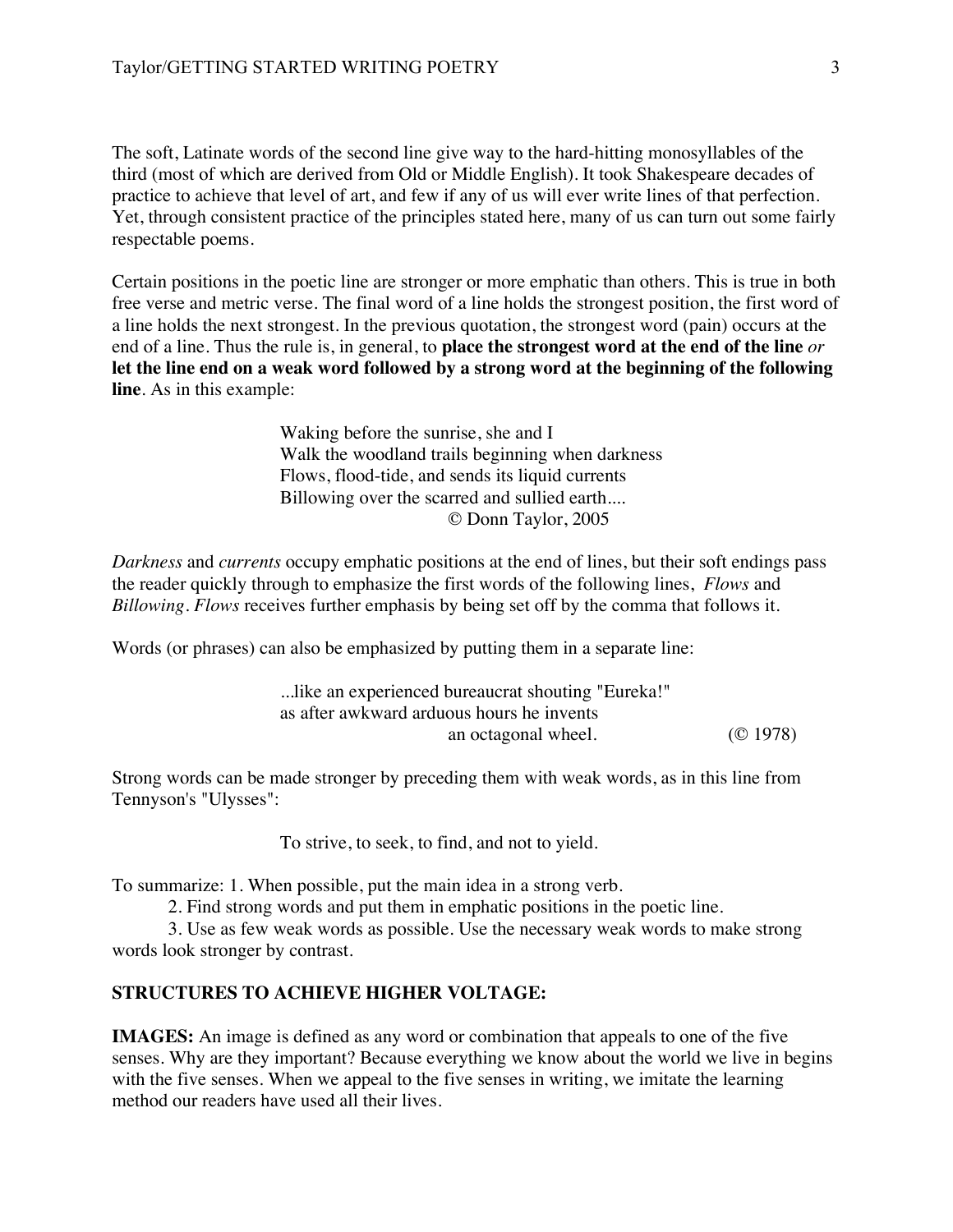Here we also have to deal with expressing abstract ideas in concrete terms to make them more easily understandable. The poet Johann Wolfgang von Goethe said, "I no sooner have an idea, than it turns into an image." Here are two examples: An abstract statement might be: "Ideas have greater power than military force." Edward Bulwer-Lytton made it concrete with two sharp images: "The pen is mightier than the sword." An abstract statement might be: "A paid militia costs more than it is worth." John Dryden made the thought concrete by calling the militia "mouths without hands."

Though we have be concerned with communicating ideas, we also have to gain reader interest. Images are even more important in this. As sight is the most powerful of the senses, so visual images are usually the most powerful images. But the most vivid writing appeals to more than one sense and the skillful writer will find ways to appeal to taste and smell as well as sight, sound, and touch. Consider this stanza from A.E. Housman (1859-1936):

> On moonlit heath and lonesome bank The sheep beside me graze; And yon the gallows used to clank Fast by the four cross ways.

Of the stanza's 26 syllables, only nine are filled by weak, connective words, and seven of those are followed immediately by strong words in accented positions. The imagery appeals to both sight (moonlit heath, bank, grazing sheep, gallows, cross ways) and sound (clank). In my view, the strong word *lonesome* is not an image, but falls into a category I call emotionally loaded words (sorrow, pain, happy, etc.), which also can add interest to poetry.

Here is a vivid stanza from "Sea Fever," by John Masefield (1878-1967). The images appeal to three senses, and the weaker syllables almost disappear among the strong, well-placed images.

> I must go down to the seas again, to the lonely sea and the sky, And all I ask is a tall ship and a star to steer her by, And the wheel's kick and the wind's song and the white sail's shaking, And a gray mist on the sea's face and a gray dawn breaking.

Images can also appeal to taste and smell. Here are two examples from "The Eve of St.Agnes," by John Keats (1795-1821):

> ...he from forth the closet brought a heap Of candied apple, quince, and plum, and gourd; With jellies soother than the creamy curd And lucent syrups, tinct with cinnamon....

Then Keats uses another provocative image to describe the lovers' union:

Into her dream he melted, as the rose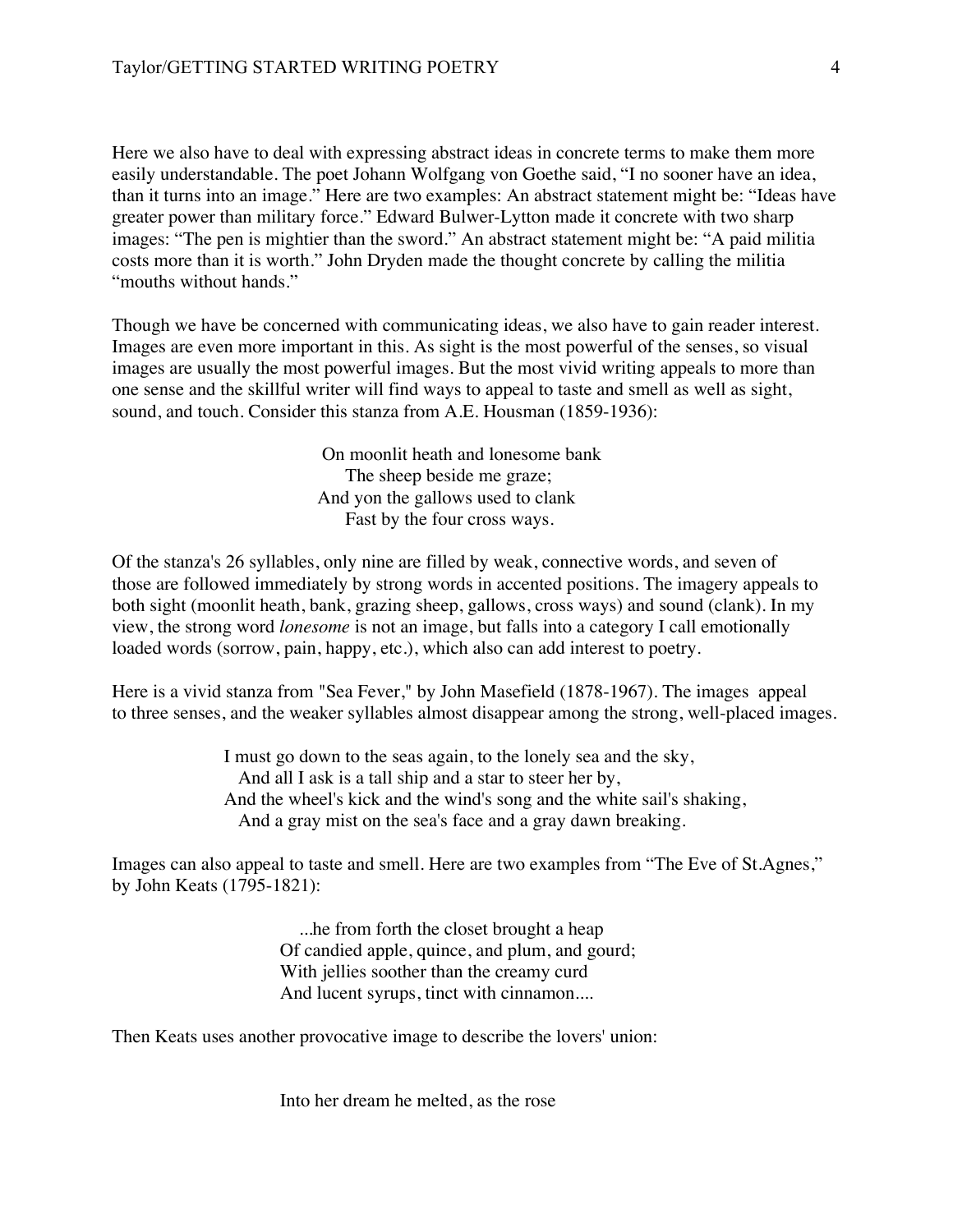Blendeth its odor with the violet, Solution sweet....

 As in the Housman stanza, the lines from Masefield and Keats illustrate minimizing weak words and maximizing strong words, including images, in emphatic positions. Though most of us cannot compete with these three poets, we can improve our own poetry by following their principles.

**FIGURATIVE LANGUAGE:** Another basic poetic structure is figurative language. The most common figures are personification, simile, metaphor, and symbol. (Also common, but beyond today's discussion, are overstatement, understatement, and irony.) Figurative language lets us say things we can't find ways to say literally, or it lets us say things in a more interesting manner.

Figures of speech capitalize on the natural tendency of our minds to compare one thing with another. We use them so often we aren't even aware that we're speaking figuratively.

In the beginning of the movie *Driving Miss Daisy*, Miss Daisy wrecks her car. To explain it, she says, "The car did not behave properly." The figure she is using is **personification**: giving human characteristics to non-human things.

Figures compare one thing to another, but not all comparisons are figurative:

| Literal:  | Joe is as strong as an ox. |
|-----------|----------------------------|
| Simile:   | Joe is like an ox.         |
| Metaphor: | Joe is an ox.              |

One of my favorites comes not from poetry, but from a mystery novel by Raymond Chandler:

She smelled like the Taj Mahal looks by moonlight.

The sentence has sharp images, but it also gains interest by crossing over from one sense into another, as Emily Dickinson did when she wrote, "To the bugle, every color is red." Here are a few illustrations of how real masters have used figurative language in poetry:

Sweet is the breath of morn.... (Milton)

[of Helen of Troy] Was this the face that launched a thousand ships And burnt the topless towers of Ilium? (Marlowe)

There is no frigate like a book/To take us lands away....(Dickinson)

 But at my back I always hear/Time's winged chariot hurrying near; And yonder all before us lie/Deserts of vast eternity. (Marvell) [prayer for salvation] Take me to you, imprison me, for I Except you enthrall me, never shall be free,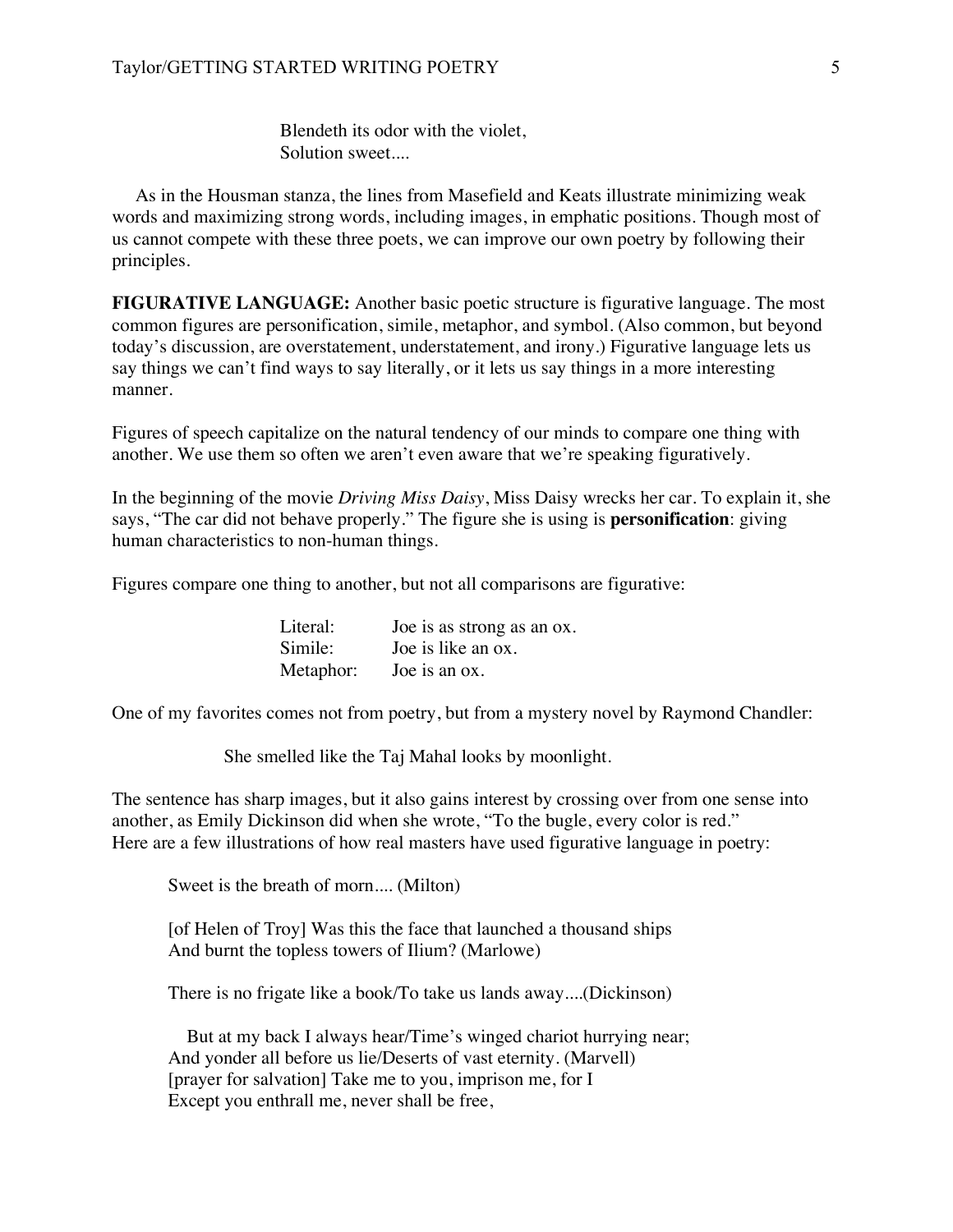Nor ever chaste, except you ravish me. (Donne)

'Twere profanation of our joys To tell the laity our love. (Donne)

PRACTICAL WORK: Please turn to the exercises on the final page.

ORGANIZING THE POEM: The ways of organizing a poem are almost infinite, so these are a mere sampling. I like to compare a short poem to a paragraph: it has a main idea that may be stated or unstated, and everything in the poem points to or develops that one idea. (There are, of course, impressionistic poems that don't follow that principle.)

FIGURE OF SPEECH: A single striking figure of speech can become the organizing principle of an entire poem, as in this example from Emily Dickinson (1830-86):

> My Life had stood—a Loaded Gun— In Corners—till a Day The Owner passed—identified— And carried Me away— ........................................................ (three stanzas omitted) To foe of His—I'm deadly foe— None stir the second time— On whom I lay a Yellow Eye— Or an emphatic Thumb—

Though I than He—may longer live He longer must—than I— For I have but the power to kill, Without—the power to die—

Remarkably, this turns out to be a poem about faithful love. The speaker's life is unused until the lover takes possession of her. Then she becomes fiercely allied with the lover and protective of him. At first reading, we're tempted to understand the Owner as God or Christ, but the last stanza's idea of her living longer than he eliminates that possibility. There's also a wonderful image and figure in the next-to-last stanza—the Yellow Eye image for the firing of an aimed gun. And the figure in the last two lines is paradox.

In a way, it's cheating to bring Emily Dickinson's poetic riddles into a session on getting started. In all honesty, I don't follow all of her figurative language even after study and reading critical treatments. But this poem does illustrate the use of a startling metaphor to dramatize an abstract concept: a lifetime love that defines one's entire existence.

**ANALOGY:** A poem can also be organized around an analogy, usually moving from concrete to abstract, as in this poem by Walt Whitman (1819-1892):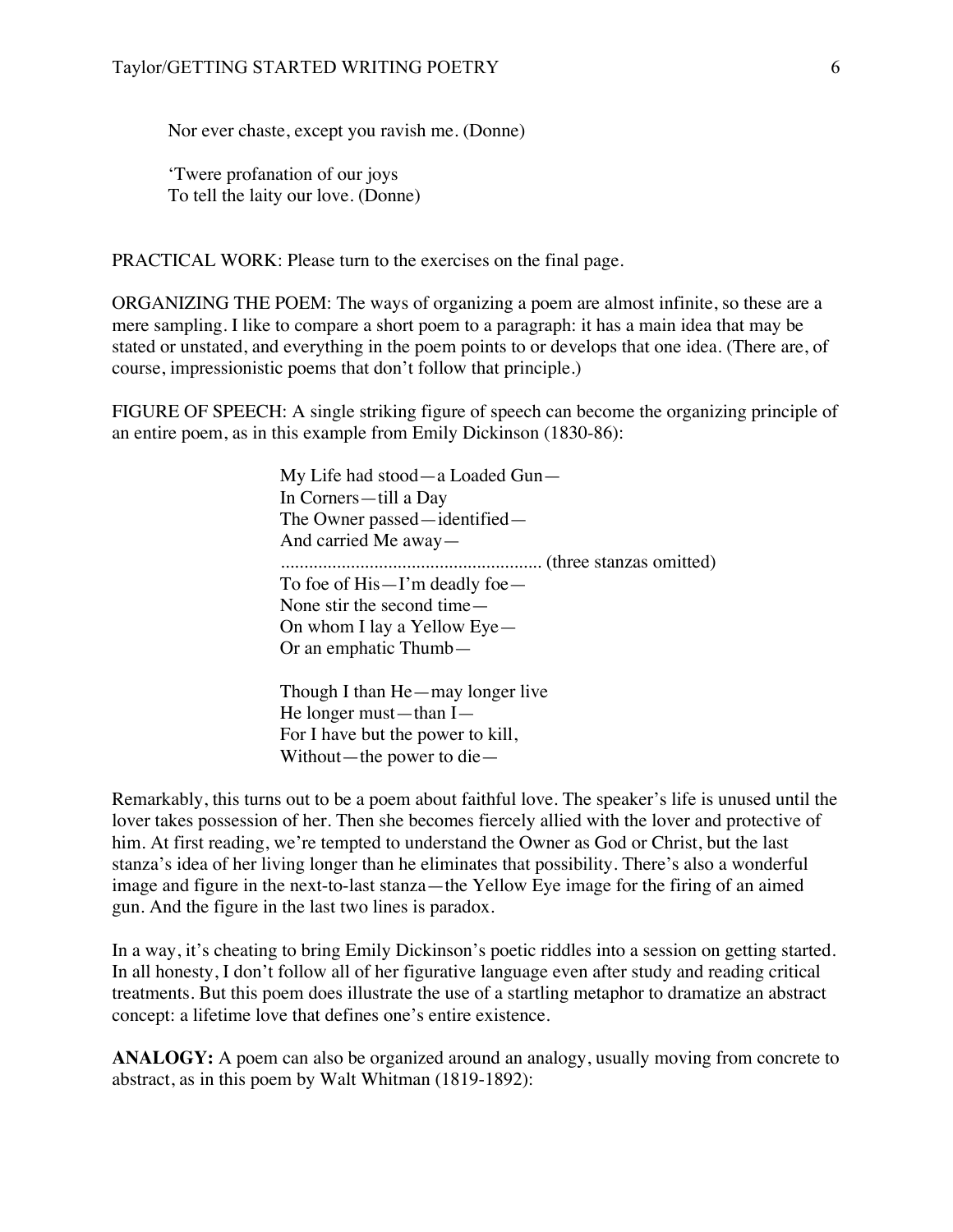A noiseless patient spider, I marked where on a little promontory it stood isolated, Marked how to explore the vacant vast surrounding, It launched forth filament, filament, filament, out of itself, Ever unreeling them, ever tirelessly speeding them.

And you, O my soul where you stand, Surrounded, detached, in measureless oceans of space, Ceaselessly musing, venturing, throwing, seeking the spheres to connect them, Till the bridge you will need to be formed, till the ductile anchor hold, Till the gossamer thread you fling catch somewhere, O my soul.

The physical quest of the first stanza becomes an analog of the intellectual or spiritual quest of the second. As you study the poem, notice the placement of emphatic words in emphatic places, and the use of rhythm and sound repetition to dramatize the stated actions.

**AN EXCEPTION:** Despite what we said about greater density and higher voltage, it's possible to write a poetry of plain statement, as Stephen Crane (1871-1900) did in this example:

> A man said to the universe: "Sir, I exist!" "However," replied the universe, "The fact has not created in me A sense of obligation."

COMMONPLACE MATERIALS IN NEW COMBINATION: Even the most commonplace materials can become the organizing principle of a poem. We've all read the Superman comic books, but who would think of making a poem out of them? Jack Butler did (© 2006, printed in FIRST THINGS, www.firstthings.com, March, 2006. Reprinted by permission.):

### I WAS, ONCE MORE, SUPERMAN

in my dreams last night, torching a section of steel pipe loose With X-ray vision, swigging like orange juice a gallon of explosive oil. Such themes, a half-century past childhood!—So fast I blurred invisible, so nimble I pirouetted with atoms, so powerful my passage shredded the air like thunder when I stopped or stirred.

And yes, I flew. Lifted my arms and flew. swooped and zoomed and shrank the world to a map. flying's the greatest happiness of sleep.

I woke to find myself still me, and you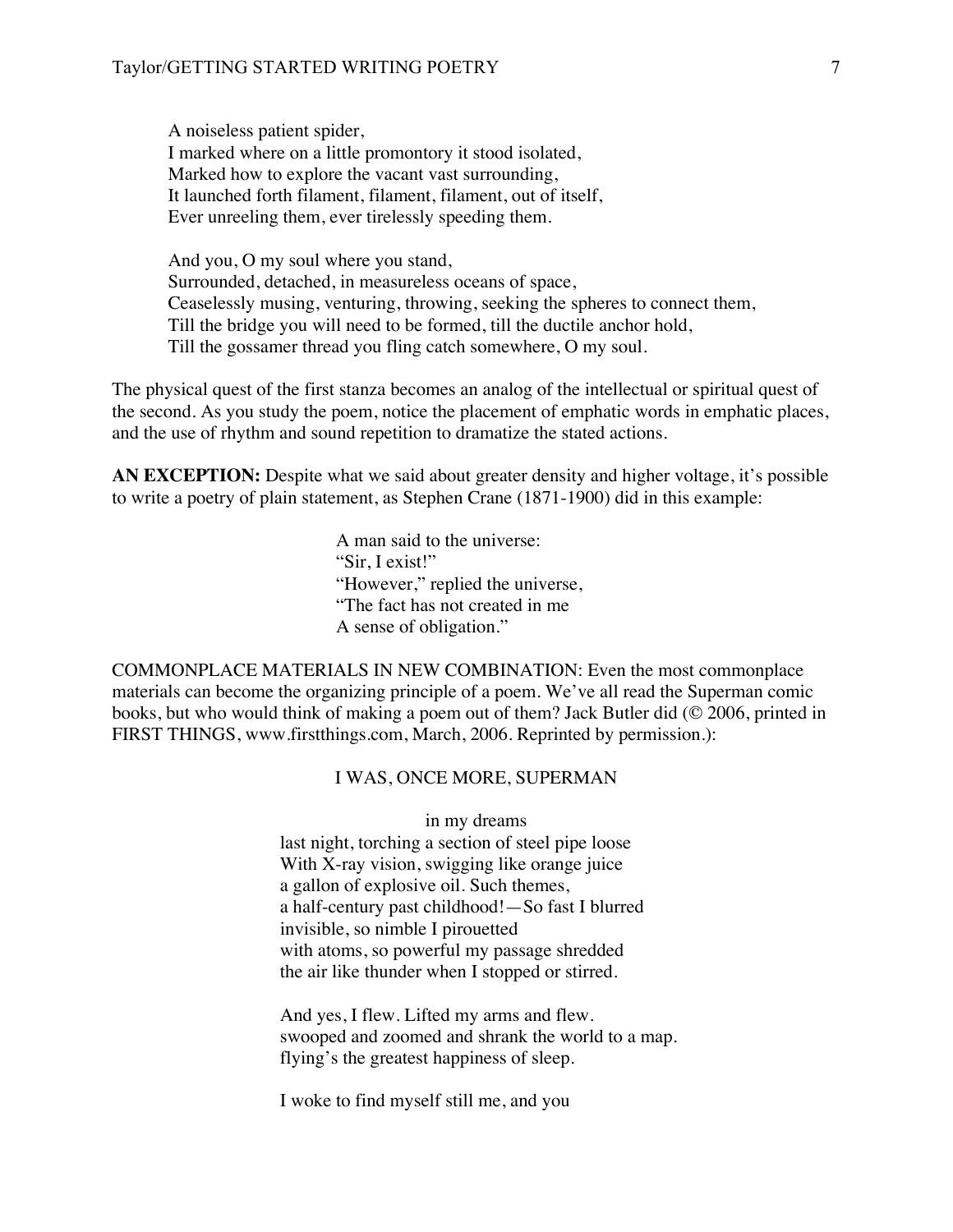still you, of course, still angry from our fight, and all this Earth a vale of kryptonite.

**PRESENT OLD IDEAS IN NEW COMBINATIONS:** The ancient Greek Archimedes said he could move the world if you gave him a lever and a place to stand. Amit Majmudar brought that idea into a new combination with Christianity to form a wonderful short poem (© 2008, in FIRST THINGS, www.firstthings.com, February, 2008. Reprinted by permission.):

### ARCHIMEDES QUATRAIN

Jerusalem, fulcrum of our uplift, Is not this rough plan the Cross, laid across Golgotha, The lever with which the philosophers boasted They could move the world?

### **CAPSULIZE A BIBLICAL OR HISTORICAL PERSON OR EVENT**:

BARAK

(*Judges 4*)

 After fine words of prophecy Gray doubt crept in to quarrel. I won the victory in the field: A woman wears my laurel. © 2008, Donn Taylor

## **PUT A NEW TWIST ON A WELL-KNOWN LINE, THOUGHT, OR CLICHÉ:** –

Remembering, of course that not all poems are serious:

## THOUGHTS ON THE HOUSTON ROCKETS' RECENT SEASON

Their light show comes on with a rush And a trumpeted promise to crush; But with old talents molding And fourth-quarter folding, The Rockets' red glare is a blush. © 1998, Donn Taylor

Here are two poems rich in figurative language. . . . Explore the figures of each to find the limits of their meanings. The Keats sonnet uses geographical exploration as a metaphor for intellectual exploration. (He couldn't read Greek and had to read Homer in George Chapman's translation. Note that the historical error on Balboa's discovery of the Pacific Ocean does not disqualify the poem's meaning.)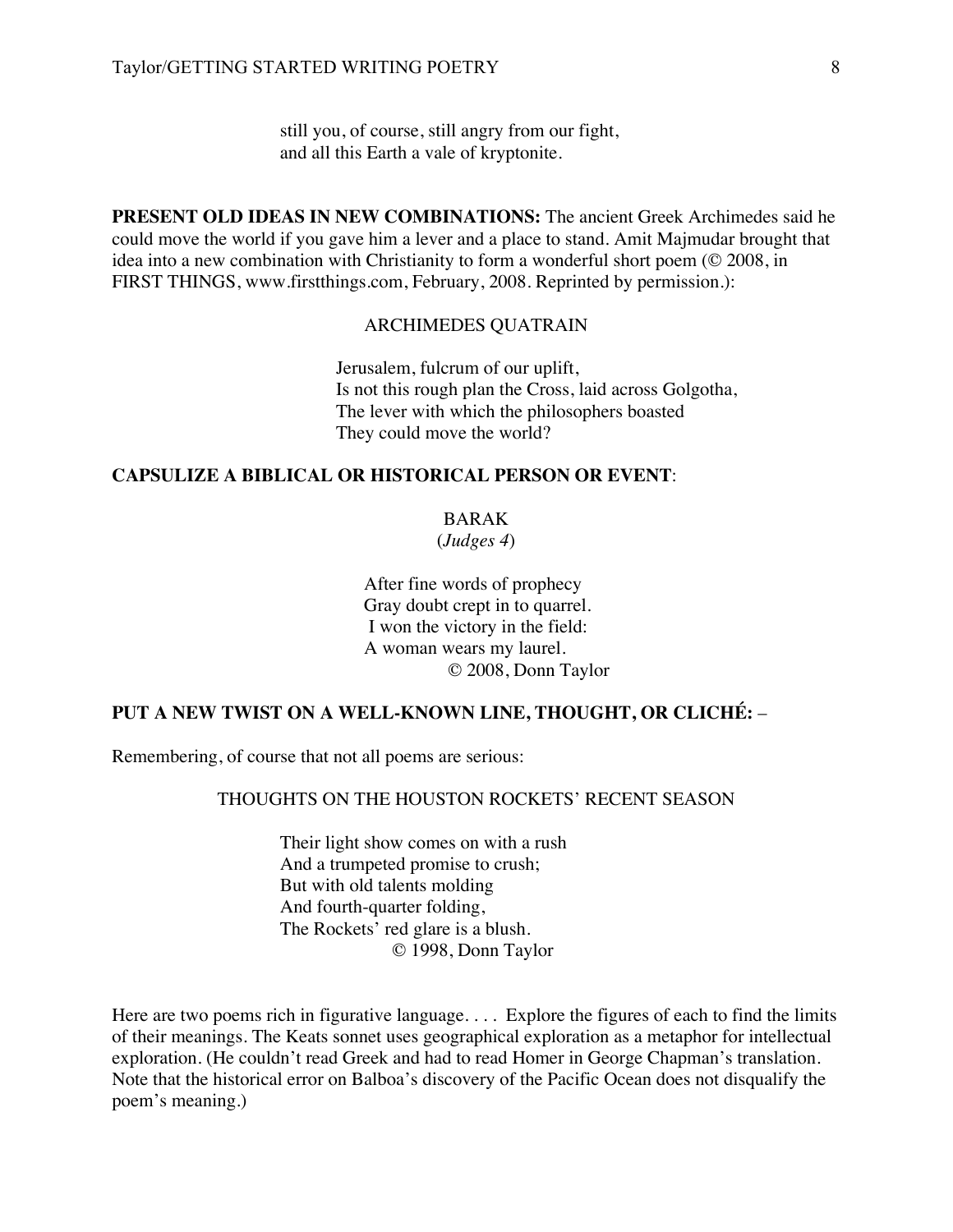### ON FIRST LOOKING INTO CHAPMAN'S HOMER (John Keats, 1816)

Much have I travelled in the realms of gold, And many goodly states and kingdoms seen; Round many western islands have I been Which bards in fealty to Apollo hold. Oft of one wide expanse had I been told That deep-browed Homer ruled as his demesne; Yet did I never breathe its pure serene Till I heard Chapman speak out loud and bold:

Then felt I like some watcher of the skies When a new planet swims into his kin; Or like stout Cortez when with eagle eyes He stared at the Pacific–and all his men Looked at each other with a wild surmise– Silent, upon a peak in Darien.

In this poem, John Donne uses light and shadow as symbols of fidelity and falsehood.

## A LECTURE UPON THE SHADOW (John Donne, 1572-1631)

Stand still, and I will read to thee A lecture, love, in love's philosophy. These three hours that we have spent Walking here, two shadows went Along with us, which we ourselves produced; But now the sun is just above our head, We do those shadows tread And to brave clearness all things are reduced. So, whilst our infant loves did grow, Disguises did and shadows flow From us and our care; but now, 'tis not so.

That love hath not attained the high'st degree Which is still diligent lest others see.

Except our loves at this noon stay, We shall new shadows make the other way. As the first were made to blind Others, these which come behind Will work upon ourselves, and blind our eyes. If our loves faint and westwardly decline To me thou falsely thine And I to thee mine actions shall disguise.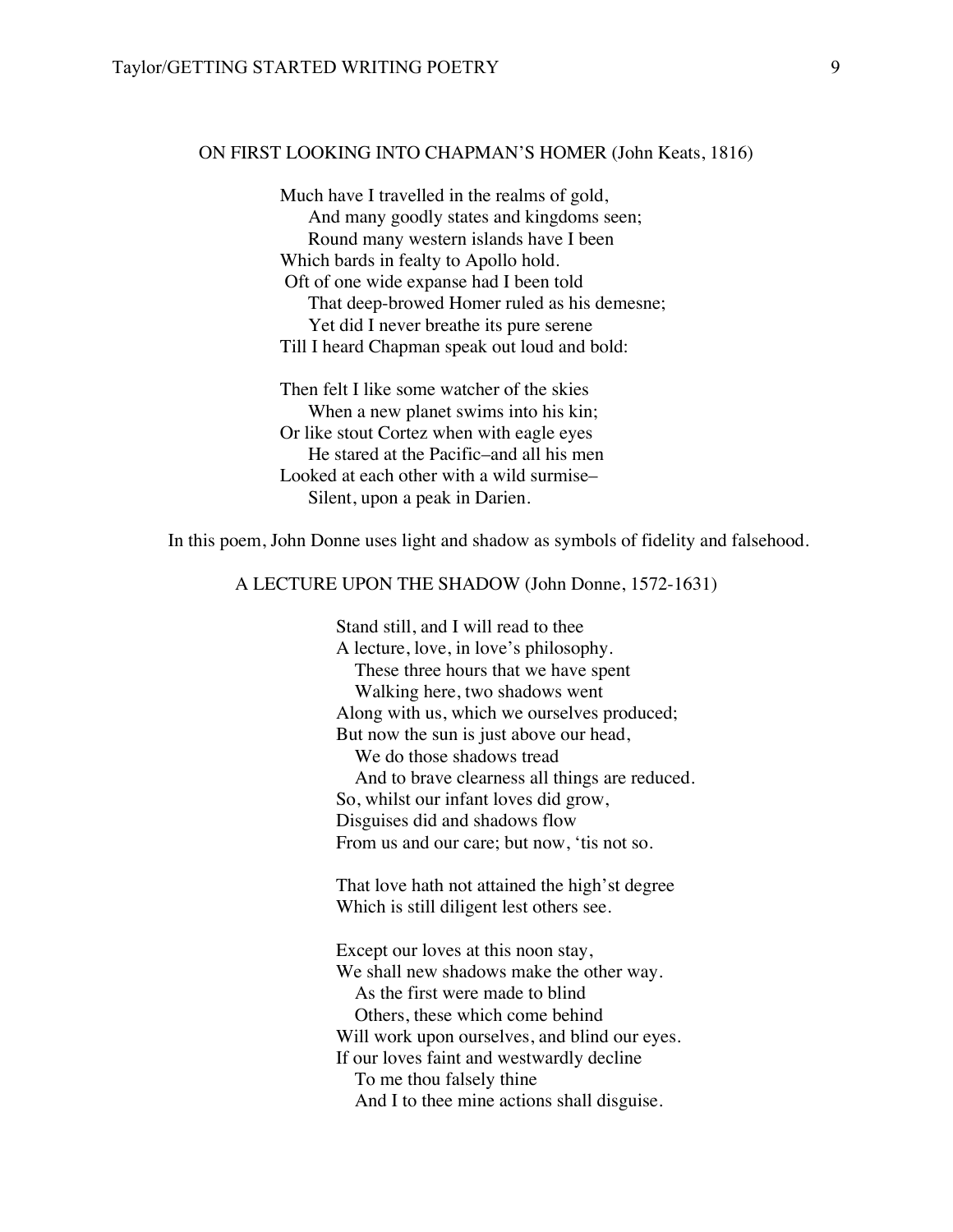The morning shadows wear away, But these grow longer all the day, But, oh, love's day is short if love decay.

Love is a growing or full constant light, And his first minute after noon is night.

(Note: The laws of real-world physics do not apply in Donne's poetic universe.)

**\* \* \* \* \***

**SUGGESTED SUBJECTS FOR POEMS:** Write a poem of one page or less on each of the following subjects. (Short poems are easier to publish.)

1. A person you know well. Include a paradox if you can.

2. A critical event in your life, focusing on interpretation rather than narrative.

3. Write a soliloquy for a Biblical or historical character at a critical time in his or her life.

4. Study a painting carefully, then represent it in poetry. Perhaps question its meaning.

5. Select a striking event you witnessed or experienced and present it as an example of some general principle.

6. Imagine two fictional characters who have witnessed some Biblical or other historical event. Have them discuss their perceptions and interpretations of it.

7. Choose a well-known short poem and write either an answer to it or a parody of it.

# **EXERCISES FOR GETTING STARTED:**

The following are abstract statements or common observances, ideas, or concepts. Find concrete images and settings that make them new and interesting. It's okay to use figurative language, and you're not necessarily limited to one poetic line.

1. The sun is rising.

2. He has no ideas of his own.

3. Promises are easy to make, hard to keep.

- 4. Time heals all things.
- 5. Clouds remind me of sheep.
- 6. I have many things to worry about.
- 7. I keep changing my mind.
- 8. She felt very much alone.
- 9. Time passes quickly when you're having fun.
- 10. The only time we're sure of is right now.

**RECOMMENDED BOOKS:** There are many good books on writing poetry, and many good collections. These are some of my favorites. Others may be equally as good.